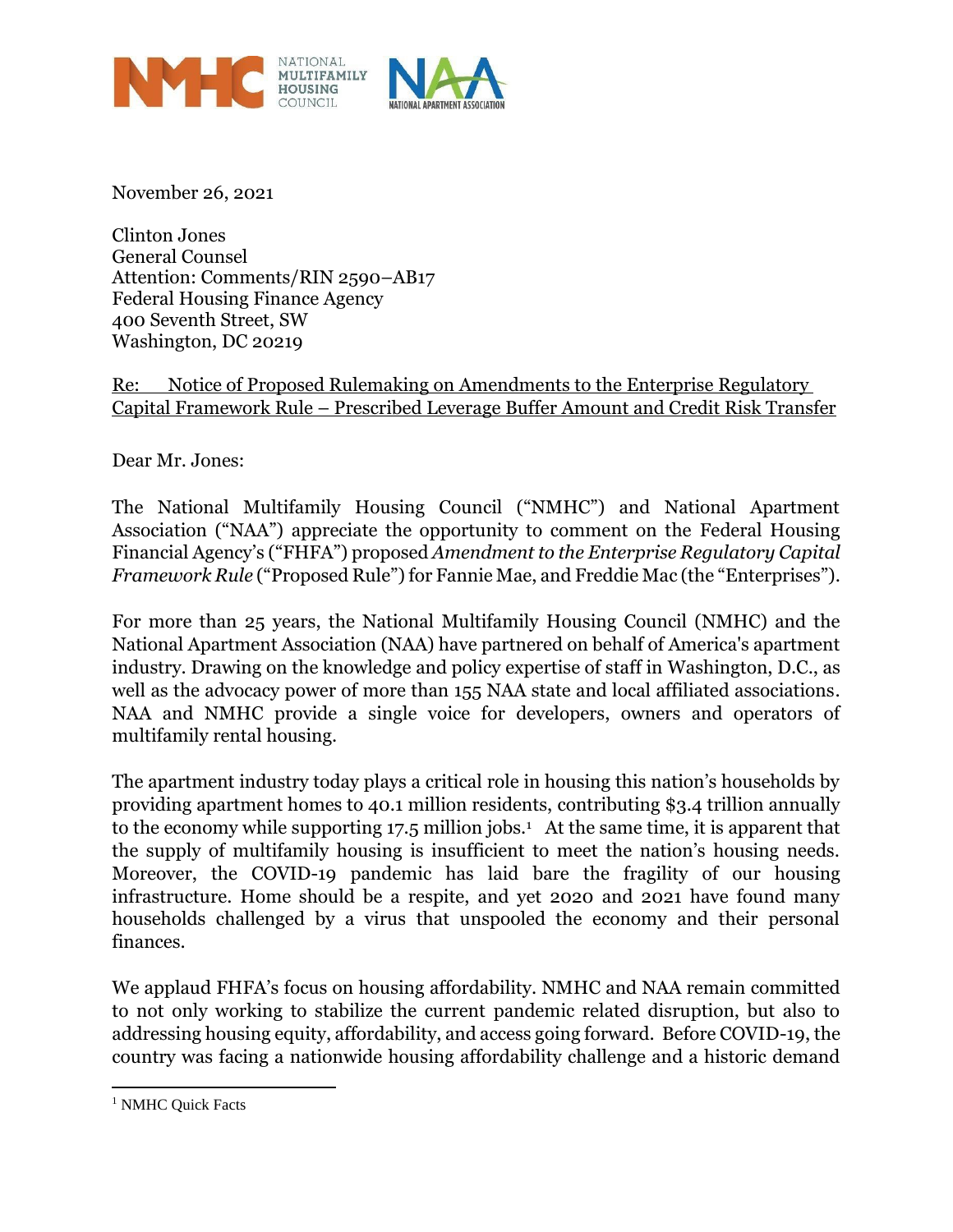for new rental housing. Beginning in the mid -2000s, the nation experienced the greatest renter wave in its history, as the number of households who rent rose by more than 7 million.<sup>2</sup>

research finds that we need to build an average of 328,000 apartments every year.<sup>3</sup> Yet Fueled by this extraordinary demand for apartment homes, recent NMHC and NAA our industry faced significant challenges to new apartment construction, development, and renovation before the crisis, and we have only hit that mark four times since 1989. <sup>4</sup>

Many factors influence the apartment industry's health and ability to meet the nation's growing demand for rental housing, but the availability of consistently reliable and competitively priced capital is the most essential. In fact, it is the single most important factor to ensuring that the apartment industry can meet the growing rental housing demand and the nation's housing affordability needs.

To address the affordability crisis, we need capital to support development and renovation at all price points and in all markets, including urban, rural, smaller secondary and tertiary markets that may not meet the credit or return standards required by many private capital debt providers.

NMHC and NAA support a robust, rational, and transparent capital framework that will allow the Enterprises to serve their housing mission but protect taxpayers from future bailouts. With that in mind, we have continued to engage as FHFA has sought to define the Enterprise regulatory capital framework (ERCF) for the agencies. First, by submitting comments on the original capital framework rule on [November 16, 2018,](https://www.nmhc.org/contentassets/6124463c5c504187b860cee8671d8242/enterprise-capital-requirements---comment-letter.pdf) (First Comment Letter) and again submitting comments on [August 31, 2020,](https://www.nmhc.org/globalassets/advocacy/comment-letters/2020/nmhc-naa-enterprise-capital-requirements-comment-letter-8.31.20.pdf) (Second Comment Letter) on the re-proposal of the original framework.

NMHC and NAA raised a number of concerns that were not addressed in the final ERCF rule published on December 17, 2020. We, therefore, appreciate having the opportunity to again comment on a number of issues important to the multifamily industry. FHFA's stated purpose of this newly Proposed Rule is to seek comments on a proposal to amend the Enterprise Regulatory Capital Framework (ERCF) by refining the prescribed leverage buffer amount (PLBA), modifying the approach for determining the prudential floor for retained credit risk transfer (CRT) and removal of the overall effectiveness adjustment for retained CRT exposures.

<sup>2</sup> U.S. Census Bureau, Various Surveys

<sup>3</sup> Hoyt Advisory Services; NMHC and NAA, "U.S. Apartment Demand – A Forward Look", May 2017.

<sup>4</sup> U.S. Census Bureau, New Residential Construction, updated 4/2021.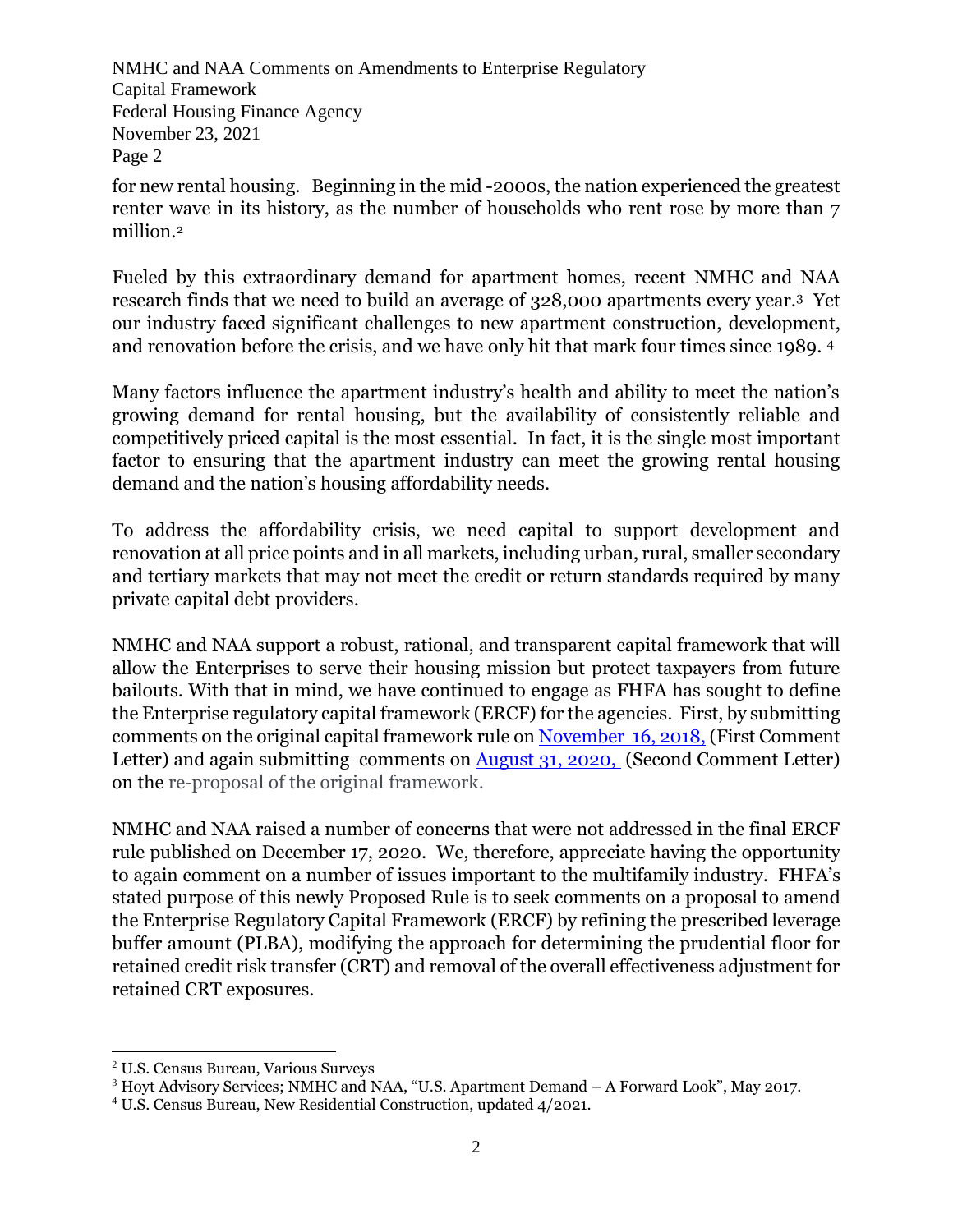We commend FHFA for taking this important first step in addressing structural weaknesses in the current ERCF. This was one of the very issues that NMHC and NAA identified in our Second Comment Letter, responding to FHFA's *NPR for Enterprise Capital Requirements* (NPR)*.* Our comments today will focus on the following:

- Page 3 **1. Important Multifamily Changes Reflected in FHFA's October 10, 2021, Proposed Rule.**
	- **2. Additional Recommendations Important to Ensure Continued Orderly Flow of Capital for the Multifamily Industry.**

## **Important Multifamily Industry Changes Reflected in October 10, 2021, Proposed Rule**

The Proposed Rule recommends changes to the calculation of the PLBA to address the potential that the existing PLBA could frequently be the binding constraint when determining the Enterprises risk-based capital. We are in agreement with FHFA in recognizing that the PLBA has become a binding constraint over the prior 18 months and could create unintended outcomes and be a hinderance going forward.

*..a leverage ratio that exceeds risk-based capital requirements throughout the economic cycle could lead to undesirable outcomes at the Enterprises, including promoting risktaking and creating disincentives for CRT and other forms of risk transfer. 5*

Consequently, we are in agreement with the proposed change to the calculation of the PLBA and believe it will serve as a credible backstop to the risk-based capital requirements of the Enterprises.

The Proposed Rule also addresses another NMHC and NAA concern. We believe that the existing ERCF rules dimmish the value of capital relief provided by CRT. The existing 10 percent prudential floor for capital for retained risk after CRT was identified as being arbitrary and too high. As pointed out in our Second Comment Letter, the minimum 10 percent floor ignored the long-standing performance of the multifamily CRT utilized by the Enterprises and would potentially lead to more risk taking by the Enterprises. We applaud FHFA for recognizing that CRT is an important tool for the Enterprises to manage risk. Lowering the prudential floor is a step in the right direction.

However, we believe that additional analysis is necessary, and we encourage FHFA to evaluate the type of CRT being used, how effective that type is in transferring risk, and how the CRT performs over time in order to calibrate the proper level appropriately and

<sup>5</sup> Federal Register 12 CFR Part 1240 RIN 2590-AB17 p 11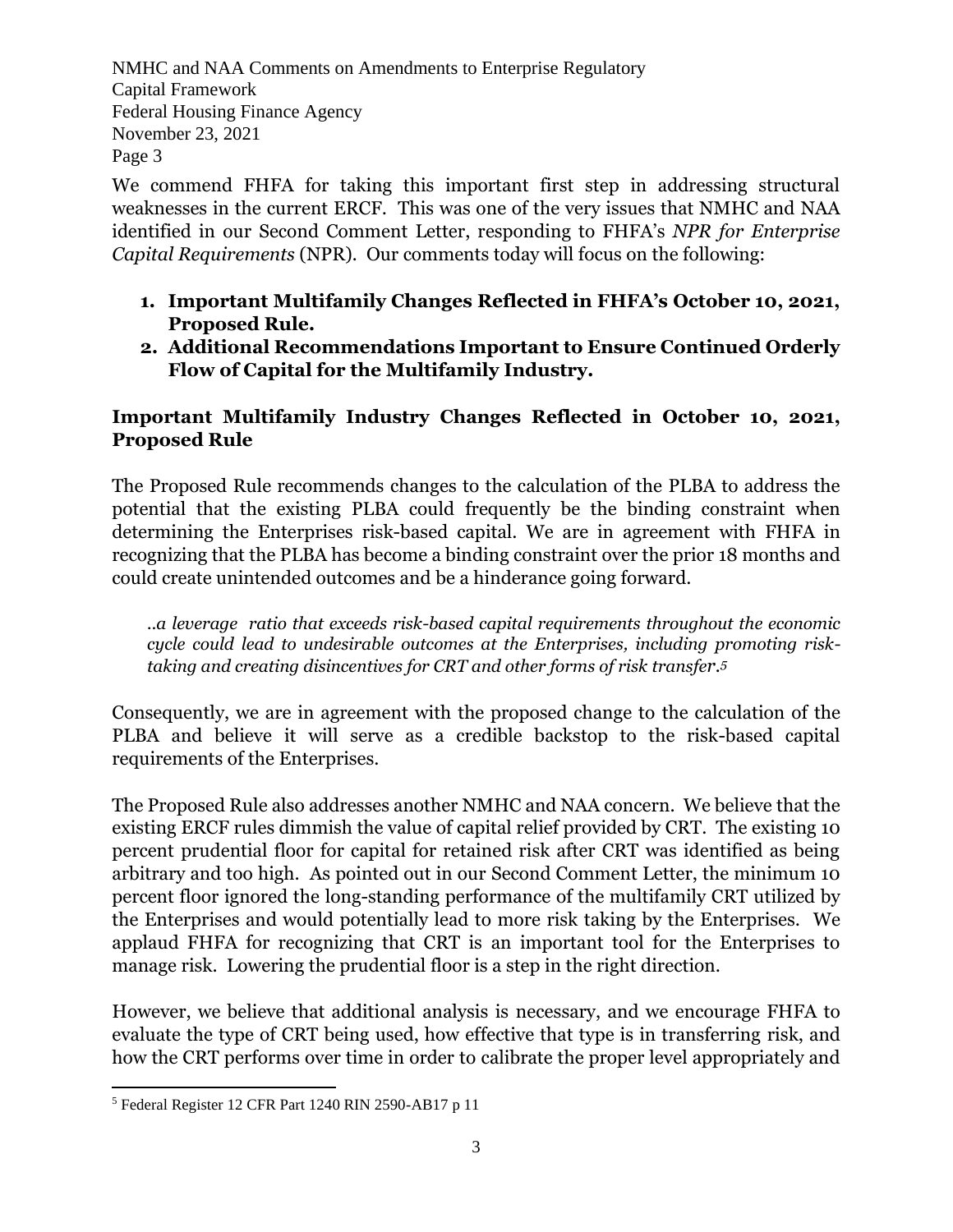market and the mortgage market generally in transferring risk from the Enterprises. We<br>recommend that FHFA acknowledge and incorporate the unique multifamily risk continually for the prudential floor. The Proposed Rule would apply a blanket CRT prudential floor without giving due consideration to the differences between single-family CRT and the more robust and well-developed multifamily CRT. The Proposed Rule generally ignores the significant support provided by the involvement of the private market and the mortgage market generally in transferring risk from the Enterprises.<sup>6</sup> We management characteristics of the Enterprises' multifamily business models as compared to their single-family business models into the Proposed Rule.

The prudential floor could affect the multifamily housing market. Even at a 5 percent CRT floor for multifamily mortgage exposures it still may change the Enterprises' risk management policies and procedures and their business models. FHFA should conduct an impact analysis to determine the Proposed Rule's impact on the Enterprises' business models and require the Enterprises to provide an evaluation of the potential impact on how they manage their existing CRT programs. It is important to note that the existing multifamily CRT programs used by each Enterprise are well developed, vetted and resulted in no cost to taxpayers during the 2008 financial crisis. Should the CRT floor result in a change on the use of CRT for multifamily mortgage exposures, current and future involvement of the private market in CRT will be curtailed and the Enterprises are likely to experience a significant increase in risk.

## **Additional Recommendations Important to Ensure Continued Orderly Flow of Capital for the Multifamily Industry**

While FHFA's Proposed Rule recommends changes to the ERCF on several of the critical issues raised in our Second Comment Letter, there are a number of other issues that we believe must be addressed:

• **Pro-cyclicality of the capital framework**: The pro-cyclicality of the capital framework for the multifamily housing businesses of the Enterprises is not adequately reflected in the ERCF. FHFA noted that it has sought suggestions in two prior notices and has received numerous suggestions on implementing a countercyclical capital approach, but the recommendations relied on proprietary data or indices. Seeking comments for a third time without providing any context regarding the data or indices availability, cost or applicability leaves the industry without sufficient information to adequately respond to this question.

<sup>6</sup> *See* Hearing on Housing Finance Policy Before the House Financial Services Committee, 116th Cong. (Oct. 22, 2019) (Statement of Steven Mnuchin, Secretary of the Treasury); Prepared Remarks of Dr. Mark A. Calabria, Director of FHFA at MBA 2019 Annual Convention & Expo (Oct. 28, 2019); Remarks before the American Enterprise Institute, *A Case for Housing Finance Reform,* Jerome Powell, Chairman of the Board of Governors of the Federal Reserve System (Jul. 6, 2017).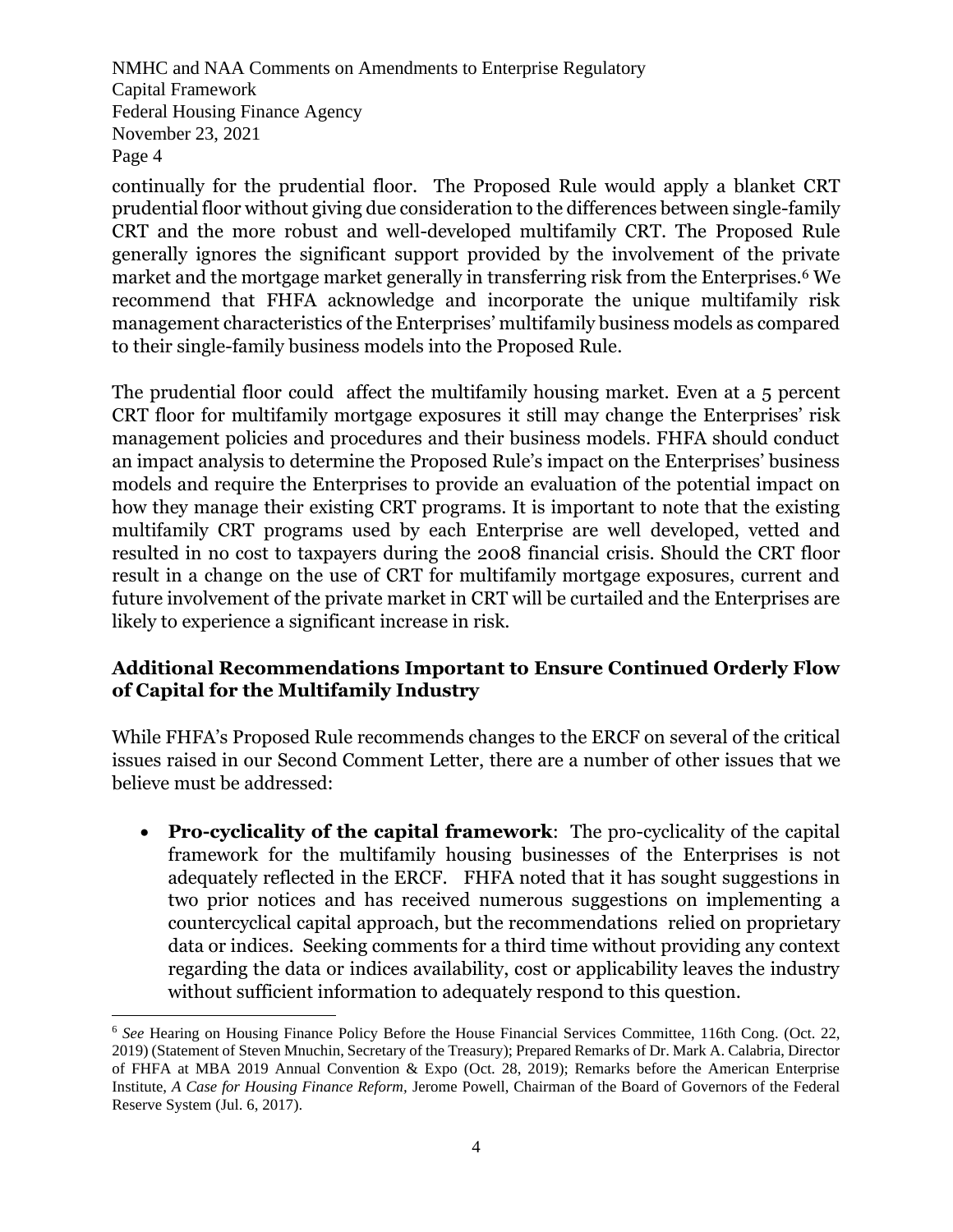> Our Second Comment Letter provided the following suggestion to address the procyclicality of the capital framework.

*We believe that countercyclical adjustments for multifamily mortgage exposures' MTMLTV must be implemented in the Proposed Rule. This adjustment should only be made where the overall value of the Enterprises' multifamily mortgage exposure fluctuates by a certain percentage and should not be based on an index. In addition, FHFA could further mitigate cyclicality by using loan-to-value ratios at origination, not a market-to-market metric, or a collar on mark-to-market values.*

However, we can give no other suggestions without further information and transparency from FHFA on their prior decisions. FHFA should specifically address the procyclicality issue by providing a detailed analysis of the various proposals with sufficient detail for the industry to respond.

• **The ERCF provides insufficient information regarding the derivation of the lookup grids and risk multipliers applicable to multifamily mortgage exposures and could undermine the affordable and workforce housing markets and the Enterprises' related initiatives:** Both our First and Second Comment Letters raised concerns about the insufficient information regarding the derivation of the lookup grids and risk multipliers applicable to multifamily mortgage exposure. It is important to understand the data set FHFA used in determining the amount of capital to be held because the amount of capital required to be held will have a direct impact on the availability of multifamily capital.

The Proposed Rule does not address the concerns about the determination methodology for multifamily capital raised in our First Comment Letter on the ERCF. As stated in that letter, "affordable and workforce housing ("WFH") are fundamental components of the Enterprises' statutory mission and business models. The treatment of multifamily mortgage exposures with higher mark-tomarket-loan-to-value ("MTMLTV") and lower debt-service-coverage ("DSC") ratios will result in a significant amount of capital held against WFH. We recommend that FHFA reconsider and recalibrate the lookup grid and risk multipliers to avoid adverse impacts on the market for WFH."

• **Incongruent Treatment of Multifamily and single-family housing**: FHFA should take care to ensure that the ERCF reflects the unique risk management characteristics and demonstrated credit performances of the multifamily business as compared to the single-family business. FHFA must